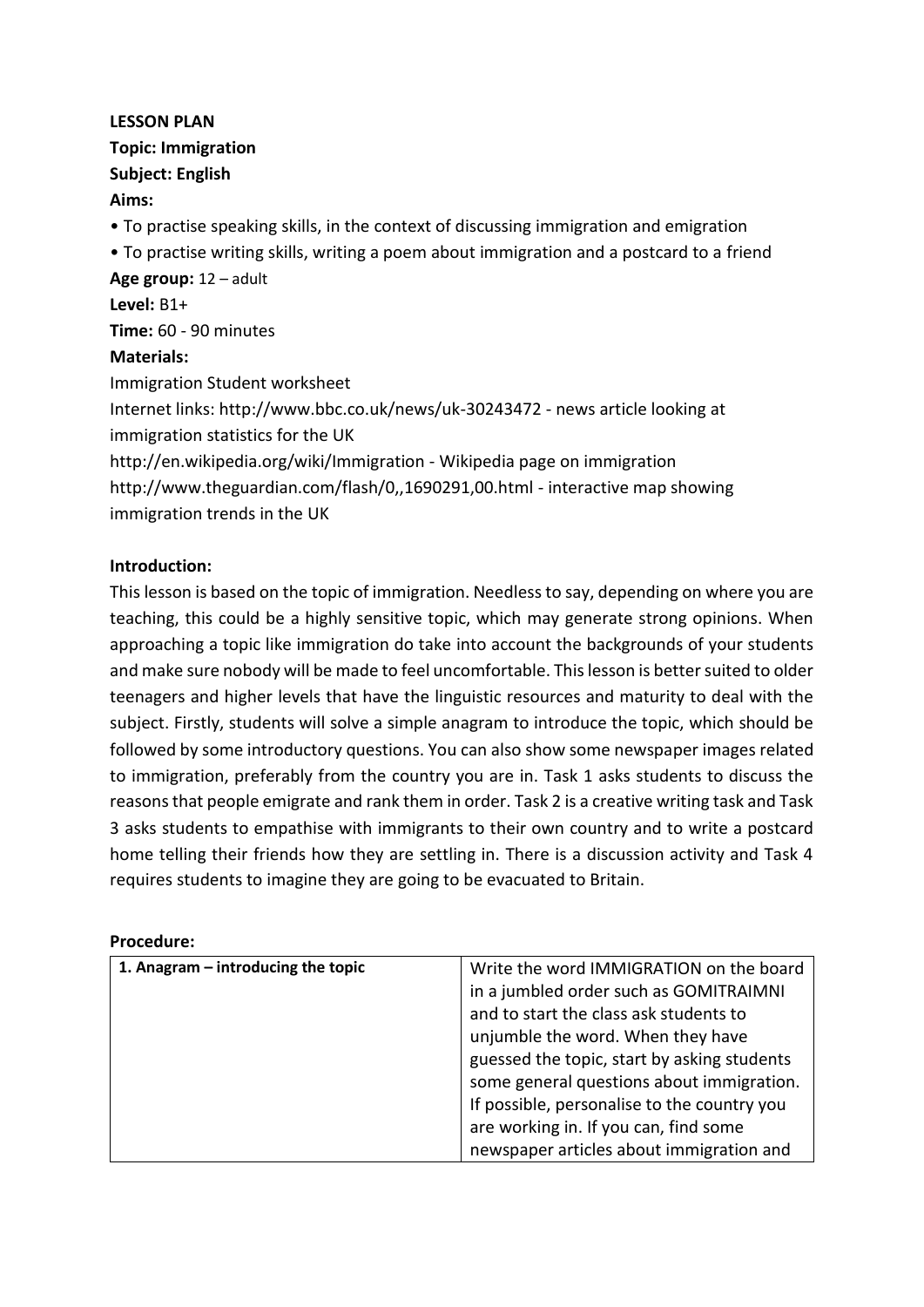|                                          | some photos of recent immigration stories                                             |
|------------------------------------------|---------------------------------------------------------------------------------------|
|                                          | where you are.                                                                        |
| 2. Task $1$ - thinking about reasons for | Ask your students, 'Why do people decide                                              |
| emigration                               | to emigrate to other countries?' They will                                            |
|                                          | probably come up with many ideas which                                                |
|                                          | you could write up on the board. At this                                              |
|                                          | stage you may need to help students with                                              |
|                                          | new vocabulary. Try to think about how you                                            |
|                                          | will explain the new vocabulary before you                                            |
|                                          | go into the class. Discuss their ideas as they                                        |
|                                          | appear depending on how much time you                                                 |
|                                          | have. Then ask students to try to rank the                                            |
|                                          | ideas in order from the most to the least                                             |
|                                          | important. Encourage the groups to discuss                                            |
|                                          | amongst themselves and do stress that it                                              |
|                                          | doesn't matter if the members of the group                                            |
|                                          | don't always agree with each other. Make it                                           |
|                                          | clear that students can also add their ideas                                          |
|                                          | to the list. When they have finished, join<br>groups together to compare their ideas. |
| 3. Task 2 - Immigration Poem             | This is a challenging task for even the                                               |
|                                          | highest levels as it asks students to express                                         |
|                                          | their thoughts on the topic of immigration                                            |
|                                          | by producing a poem using the stem word                                               |
|                                          | 'Immigration'. Give an example of your own                                            |
|                                          | on the board. The poem doesn't have to                                                |
|                                          | rhyme at all and let students be as creative                                          |
|                                          | as possible with how they decide to                                                   |
|                                          | produce the piece of writing. When                                                    |
|                                          | students have created their poem they                                                 |
|                                          | could share them with the rest of the                                                 |
|                                          | group.                                                                                |
|                                          |                                                                                       |
|                                          | Missing my country                                                                    |
|                                          | M                                                                                     |
|                                          | Improving in a new language                                                           |
|                                          | G                                                                                     |
|                                          | R                                                                                     |
|                                          | A                                                                                     |
|                                          | T                                                                                     |
|                                          |                                                                                       |
|                                          | O                                                                                     |
|                                          | New friends and places                                                                |
| 4. Task 3 - Send a postcard home         | This is a task which requires your students                                           |
|                                          | to empathise with immigrants to their<br>country. If you are able to, ask your        |
|                                          | students in advance to bring in a postcard                                            |
|                                          |                                                                                       |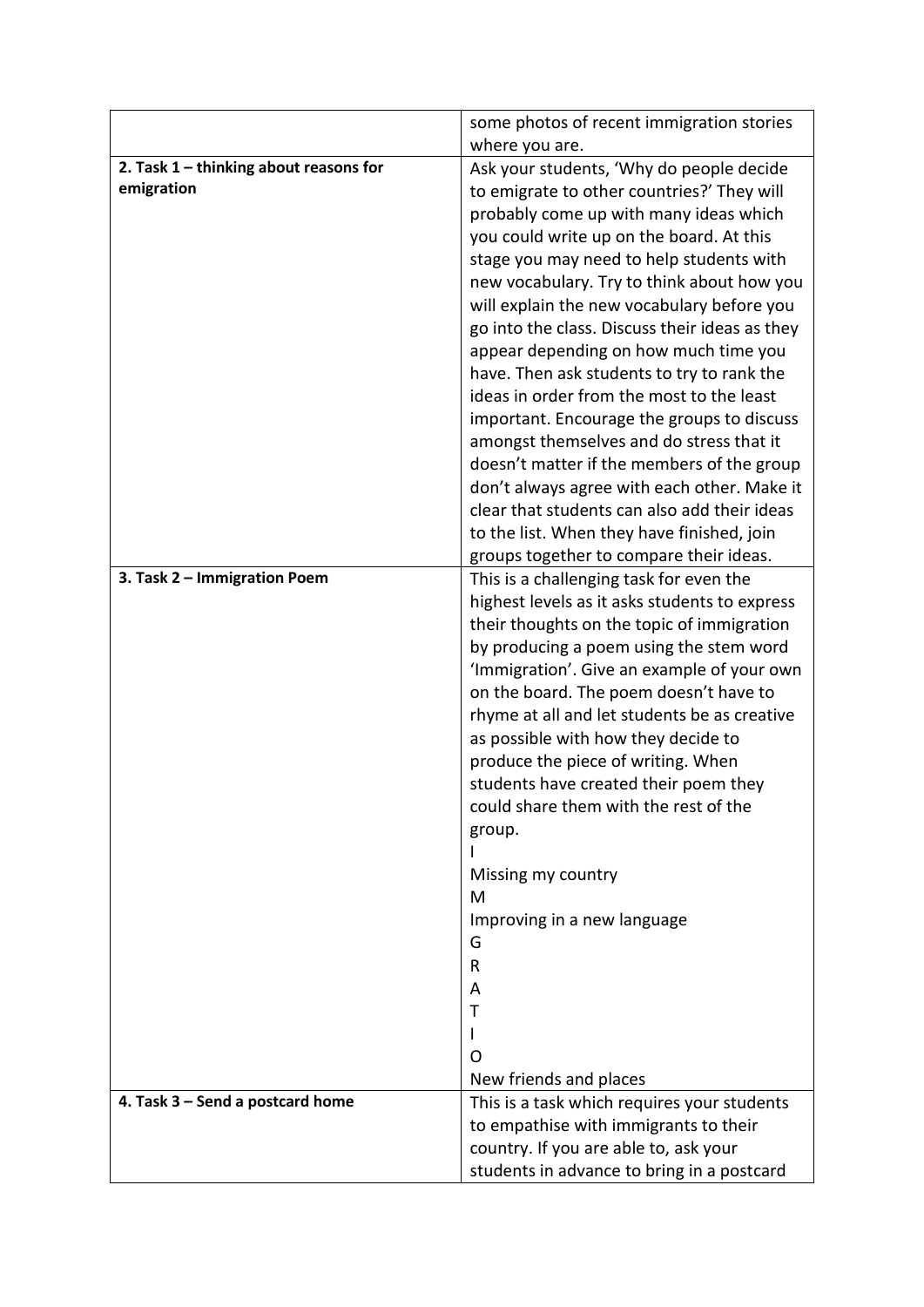| 5. Discussion                    | of their town/ city in order to really write a<br>postcard home. You could decide with your<br>group where 'home' was. Alternatively you<br>could buy some postcards to give out to<br>your students or use the postcard template<br>provided. This task will need a lot of<br>preparation so that the students can<br>attempt to put themselves into the shoes of<br>the immigrants in their country.<br>Put your students into groups of three or<br>four. Copy and cut up one copy of the<br>discussion statements for each group. (See |
|----------------------------------|--------------------------------------------------------------------------------------------------------------------------------------------------------------------------------------------------------------------------------------------------------------------------------------------------------------------------------------------------------------------------------------------------------------------------------------------------------------------------------------------------------------------------------------------|
|                                  | discussion cards). Ask students to take turns<br>to choose a statement and read it out to<br>the group. Set a time limit (depending on<br>the level and interest of your students) and<br>ask students to discuss the statements for<br>the set time. You might want to review<br>language for agreeing and disagreeing<br>before students begin. During the<br>discussions monitor carefully and be<br>available to feed in new language when<br>required. Follow up the group discussions                                                |
|                                  | by asking each group to summarise the<br>main points discussed and to tell the whole<br>class.                                                                                                                                                                                                                                                                                                                                                                                                                                             |
| 6. Task 4 - Emigration Emergency | Set the scene for the task by telling your<br>students to imagine that when they arrive<br>home tonight their parents tell them the<br>news that their family is going to emigrate<br>to Britain. If your students know about a<br>specific city or part of the country from<br>previous lessons you could state exactly<br>where they're moving to. Ask students to<br>fill in the table with their thoughts and<br>plans as if they were going to move<br>permanently to the UK.                                                         |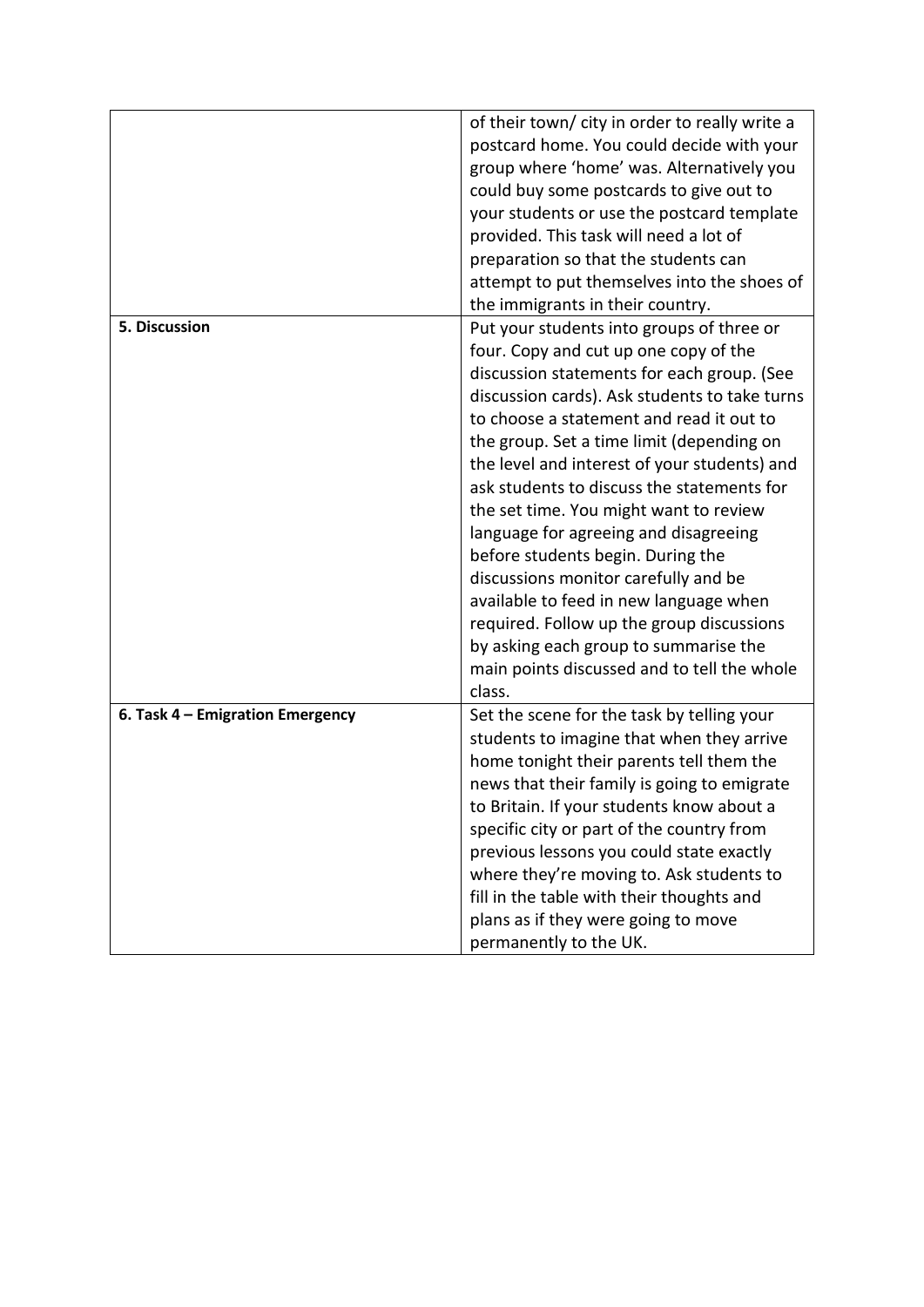# **IMMIGRATION STUDENT WORKSHEET Immigration Task 1 - Thinking about reasons for emigration**

There are many reasons why people choose to emigrate. Have a look at this list of possible reasons and discuss them with your group. Then try to put them into order from the most important to the least important. You can add more reasons of your own.

- To escape poverty
- To escape war
- To have better job opportunities
- To have a better education for your children
- To escape the political system
- To be with someone you love
- To escape natural disasters
- To learn a foreign language
- To have a higher quality of life
- To live in a country with a better climate

When you have finished, compare your list with the other groups' lists.

# **Task 2 – Immigration poem**

You are going to write a poem about immigration. First, listen to the instructions that you teacher gives.

**I** 

- **M**
- **M**
- **I**
- **G**
- **R**
- **A**
- **T**
- **I**
- **O**
- **N**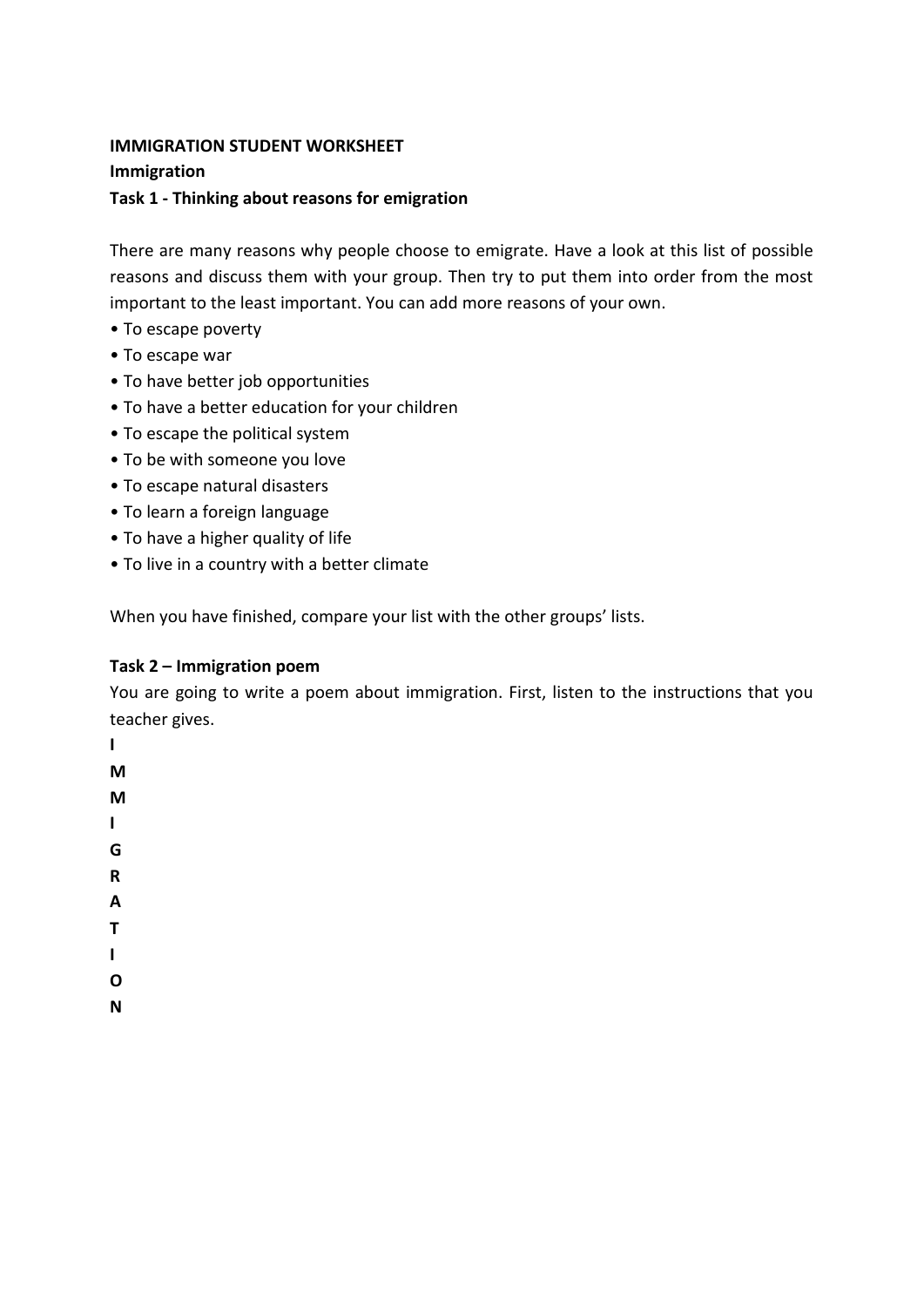### **Task 3 – Send a postcard home**

Imagine you are an immigrant and have just arrived in your country to live. What are your first impressions of the place and the people? What difficulties do you think you will have? Write a postcard to your friends back home telling them about your first impressions of the country.

Write your postcard here:

# **Task 4 – Emigration emergency**

Imagine that you arrive home from school and your parents tell you that your family are going to emigrate to the UK. You are going to leave your country next week. Work on your own to write some notes in the boxes. Then compare your ideas with a partner.

In my suitcase I will put…..

Things I will miss about my country…

How you are feeling….

Anything you are looking forward to….